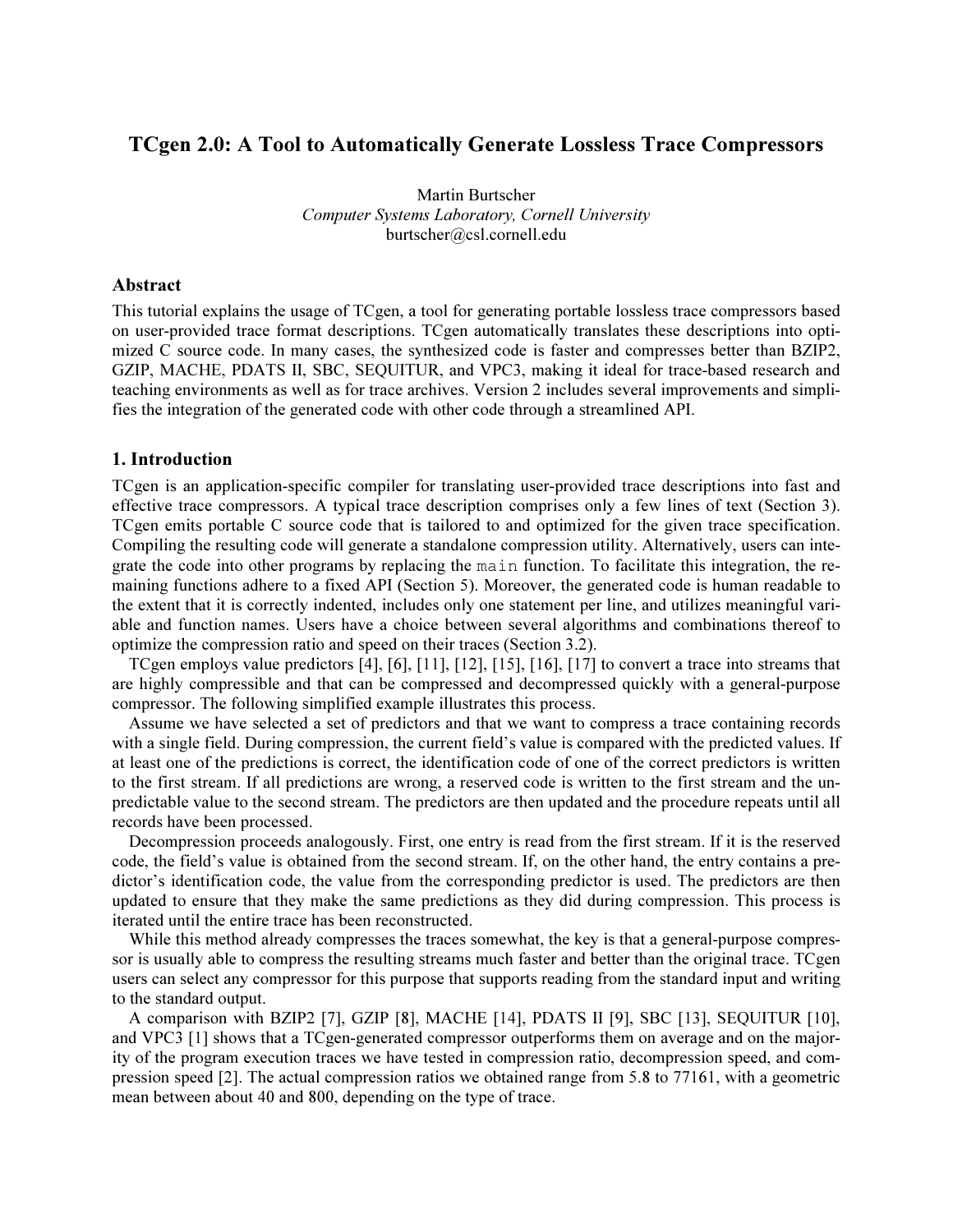TCgen can be accessed through a web portal at http://www.csl.cornell.edu/~burtscher/research/TCgen/. We have successfully tested a large number of compressors generated by TCgen on 64-bit UNIX systems as well as on 32-bit Windows machines.

The remainder of this tutorial is organized as follows. Section 2 introduces the value predictors available in TCgen. Section 3 presents the trace-specification language and sample specifications. Section 4 describes TCgen's code generation and optimization. Section 5 discusses the API of the generated code. Section 6 lists the differences between the previous and current version. Section 7 concludes the tutorial.

## 2. Value Predictors

This section describes the value predictors available in TCgen, i.e., the predictors the user can choose from and configure to optimize the performance of the compressor. Note that selecting predictors is optional. If none are selected, TCgen will use default predictors. All predictors predict the next trace entry based on previously seen entries. The parameters  $x, n, t$ , and  $s$  below are user definable.



Figure 1: LV[n] predictor with s lines

**Last-value predictor**: The first type of predictor TCgen can emit is the last-value predictor  $LV[n]$  [4], [12], [17]. It predicts the *n* most recently seen values (with the same ID). This type of predictor can accurately predict sequences of repeating and alternating values as well as repeating sequences of no more than *n* arbitrary values. Figure 1 shows a diagram of an  $LV[n]$  predictor with *s* lines in its L1 table.

The  $LV[n]$  predictor always predicts the *n* values stored in the selected line. The ID (which is the value of one of the fields in the current trace record, see Section 3.2) modulo s determines the line index. If no ID is available,  $s$  has to be one. After a prediction, the selected line is updated by discarding the oldest entry, moving the remaining entries to the right by one slot, and copying the update value into the first slot. Note that the predictor is only updated if the first entry in the line is different from the update value.



Figure 2:  $ST[n]$  predictor with s lines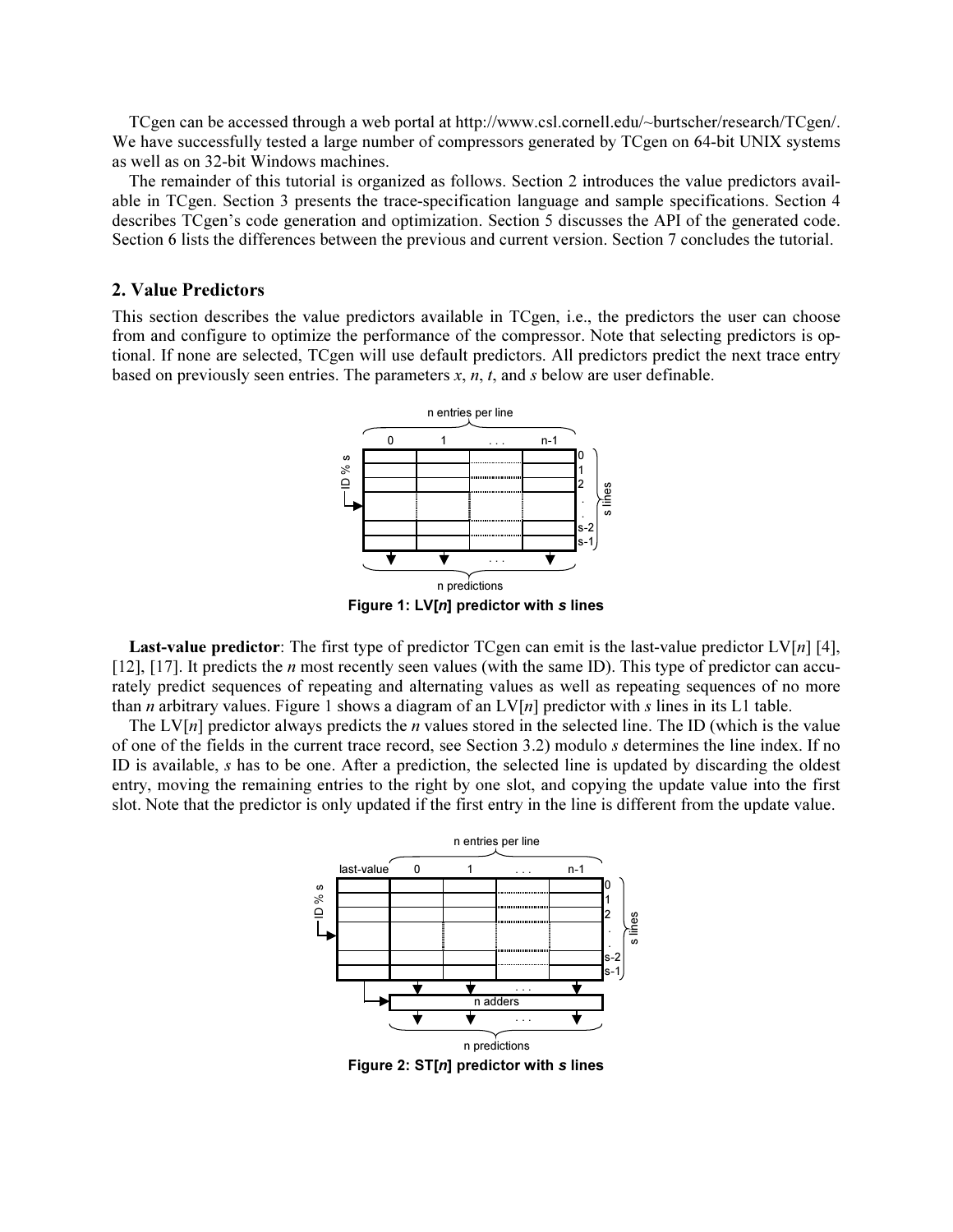**Stride predictor:** The second type of predictor TCgen can use is the stride predictor  $ST[n]$  [5]. It works just like the  $LV[n]$  predictor except it predicts and is updated with differences (strides) between consecutive trace entries rather than with absolute values. To form the final prediction, each predicted stride is added to the most recently seen value (the last value). This predictor can predict sequences of strided values, i.e., sequences with no more than  $n$  recurring differences between consecutive values. Figure 2 shows a diagram of an  $ST[n]$  predictor with s lines in its table.

The  $ST[n]$  predictor always makes n predictions, which are the n strides stored in the selected line to which the last value is added. The ID modulo s again determines the line index. If no ID is available, s has to be one. After a prediction, the selected line is updated by discarding the oldest entry, moving the remaining entries to the right by one slot, and copying the update stride and last value into the first and the last-value slot, respectively. The stride table is only updated if the first stride and the update stride differ.



Finite-context-method predictor: The third type of predictor TCgen can produce is the finite-contextmethod predictor  $FCMx[n]$  [16]. It computes a hash out of the x most recently encountered values (x is the order of the predictor), which are stored in the predictor's first-level table, using the select-fold-shift-xor hash function [15]. The hash is then used to index the predictor's second-level table (i.e., the hash table), which works just like the  $LV[n]$  table. After updating the second-level table, the entries in the selected line of the first-level table are moved to the right by one slot, thus dropping the oldest value and making room for the update value. Figure 3 shows an  $FCMx[n]$  predictor with s lines in the first-level table (L1) and  $t$  lines in the second-level table  $(L2)$ .

This predictor predicts the values that followed the last  $n$  times the same  $x$  preceding values (that is, the same context) have been encountered [15], [16]. Thus, FCM predictors can memorize long arbitrary sequences of values and accurately predict them when they repeat.



Figure 4: DFCMx[n] predictor with  $L1 = s$  and  $L2 = t$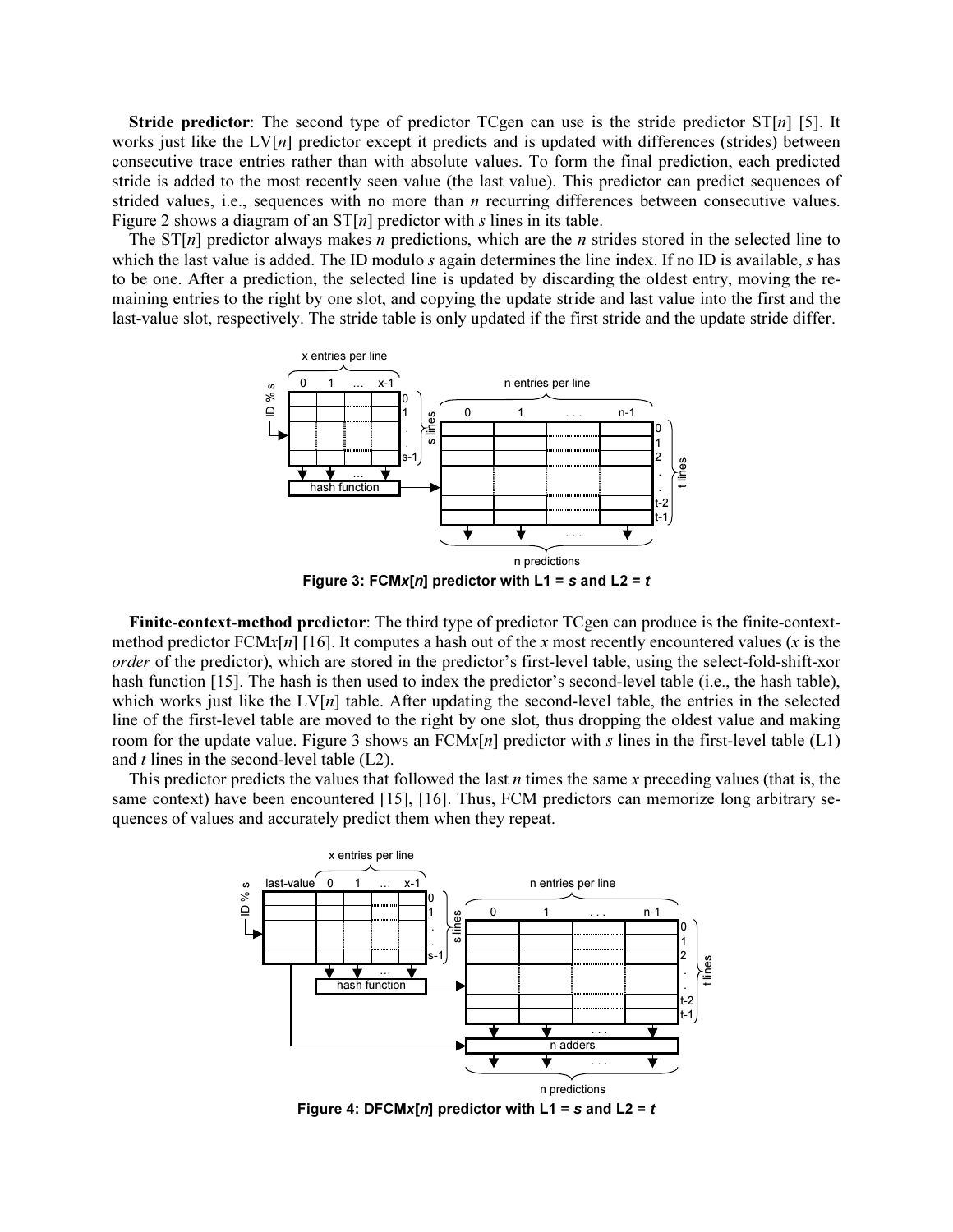Differential-finite-context-method predictor: The fourth type of predictor TCgen can create is the differential-finite-context-method predictor DFCMx[n] [6]. It works just like an  $FCMx[n]$  predictor except it predicts and is updated with differences (strides) between consecutive trace entries rather than with absolute values. To form the final prediction, each predicted stride is added to the most recently seen value (the last value). DFCM predictors often outperform FCM predictors because they warm up faster, make better use of the hash table, and can predict values that have never been seen before. Figure 4 illustrates a  $DFCMx[n]$  predictor with s lines in the first-level table and t lines in the second-level table.

In addition to predicting long arbitrary sequences of values that repeat, DFCMs can accurately predict long arbitrary sequences of offsets (between consecutive values) that repeat.

#### 3. Trace Specification Language

The input to TCgen is a trace format description combined with a value-predictor configuration and a second stage specification, expressed in the regular language whose grammar is shown in Figure 5. The start symbol is Description. TCgen also supports comments, which begin with a hash character ("#") and extend to the end of the line. The trace descriptions are case sensitive.

```
 Description = "TCgen" "Trace" "Specification" ";" HeaderDef FieldDef {FieldDef} [IDDef] [CompressorDef] [DecompressorDef]. 
HeaderDef = Number "-" "Bit" "Header" ";".
FieldDef = Number "-" "Bit" "Field" Number ["=" "{" [LevelSizes] ":" Predictors "}"] ";".
 LevelSizes = LevelSize ["," LevelSize]. 
LevelSize = ("L1" | "L2") "=" Number. Predictors = Predictor {"," Predictor}. 
Predictor = ("LV" "[" Number "]") | ("ST" "[" Number "]") | ("FCM" Number "[" Number "]") | ("DFCM" Number "[" Number "]").
 IDDef = ("ID" | "PC") "=" "Field" Number ";". 
CompressorDef = "Compressor" "=" """ CommandLine "" ";".
DecompressorDef = "Decompressor" "=" """ CommandLine "" ",".
 Number = Digit {Digit}. 
 Digit = "0" | "1" | "2" | "3" | "4" | "5" | "6" | "7" | "8" | "9".
```
Figure 5: EBNF grammar of TCgen's description language

## 3.1 Trace Format Description

The following example highlights some of the features of TCgen's input language. Assume that our traces have no header and consist of a string of records, each with a four-byte and an eight-byte field. The corresponding trace format description is shown in Figure 6.

| TCgen Trace Specification; |  |
|----------------------------|--|
| 0-Bit Header;              |  |
| 32-Bit Field 1;            |  |
| 64-Bit Field 2;            |  |

#### Figure 6: Sample trace format description

All TCgen trace specifications have to start with the phrase "TCgen Trace Specification". A semicolon terminates each statement. The second line in Figure 6 informs TCgen that there is no header. Lines three and four specify that each record comprises two fields. Field 1 is four bytes and Field 2 eight bytes wide.

This specification suffices to generate a working compressor/decompressor for the given trace format. However, to improve the performance of the generated code, it is advisable to also specify (and experiment with) the predictors and their configuration.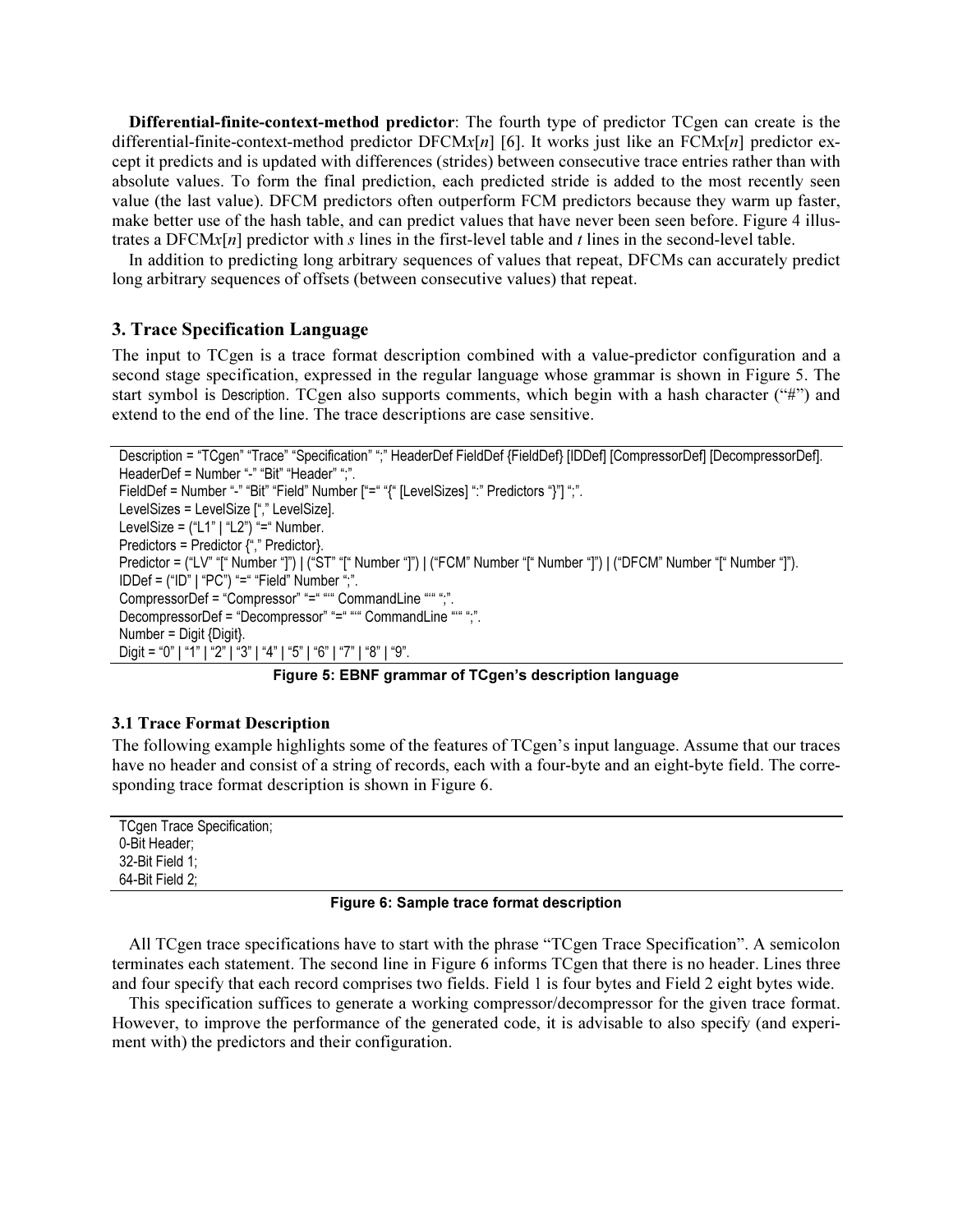#### 3.2 Predictor Selection and Configuration

Figure 7 extends the above trace description with expressions that specify the types and sizes of the value predictors to be used for compressing the two fields. The last line tells TCgen to obtain the predictor IDs from the first field. Hence, no index is available for the first field and its level-one (L1) predictor size has to be one. Note that no matter where in a trace record the ID field is, it is always accessed first to make its value available for computing the indices to predict the remaining fields.

 TCgen Trace Specification; 0-Bit Header; 32-Bit Field 1 = {L1 = 1, L2 = 131072: FCM3[2], FCM1[2]}; 64-Bit Field 2 = {L1 = 65536, L2 = 131072: FCM1[2], ST[2], LV[4]}; ID = Field 1;

## Figure 7: Sample trace format and predictor description

The specified FCM3[2] and FCM1[2] predictors provide four predictions for Field 1. For performance reasons, all FCMx and DFCMx predictors in the same field have a second-level table with  $L2*2^{(x-1)}$  lines (see Section 4). Hence, the FCM1's hash table has 131,072 lines, i.e., the specified L2 value, but the FCM3's hash table actually has 524,288 lines.

The predictors for the second field have 65,536 lines in their first-level tables. There are three predictors, FCM1[2], ST[2], and LV[4], providing a total of eight predictions for Field 2. The last-value and the stride predictors do not have a second-level table, so the L2 value is irrelevant for these predictors.

Selecting predictors is optional. If no predictor is specified for a field, TCgen uses DFCM3[2], FCM3[2], and LV[2] by default. Providing L1 and L2 sizes is also optional, even if predictors are explicitly selected. If the sizes are provided, they have to be powers of two to make the index computations fast. If L1 is left out, a default value of one is used unless an earlier field with an L1 size of one already exists, in which case the default L1 value is 32,768. If L2 is omitted, it defaults to 65,536. If the optional ID specification is omitted, TCgen will select the first field with an L1 size of one. Note that it is always possible to compress traces without ID information by specifying an L1 size of one for all fields.

#### 3.3 Second-Stage Specification

The generated code converts traces into streams, which should be further compressed with a generalpurpose compressor (i.e., a second compression stage). If nothing is specified, TCgen compresses each stream by piping it into " $bzip2 -c -z -9$ " and decompresses each stream using " $bzip2 -c -d$ ". These defaults can be overwritten, as illustrated in Figure 8. Note that the specified command lines have to invoke a compressor that is already installed on the target machine. Any compressor can be used that supports reading from the standard input and writing to the standard output.

```
 TCgen Trace Specification; 
 0-Bit Header; 
 32-Bit Field 1 = {L1 = 1, L2 = 131072: FCM3[2], FCM1[2]}; 
 64-Bit Field 2 = {L1 = 65536, L2 = 131072: FCM1[2], ST[2], LV[4]}; 
 ID = Field 1; 
 Compressor = 'gzip -c -1'; 
 Decompressor = 'gzip -c -d';
```
Figure 8: Sample trace format and predictor description with second-stage compressor specification

#### 3.4 Usage

Entering a valid TCgen trace specification at http://www.csl.cornell.edu/~burtscher/research/TCgen/ will produce the desired C source code. The listing starts with a commented out copy of the trace specification to document the code. This specification is emitted in canonical form and includes a comment line after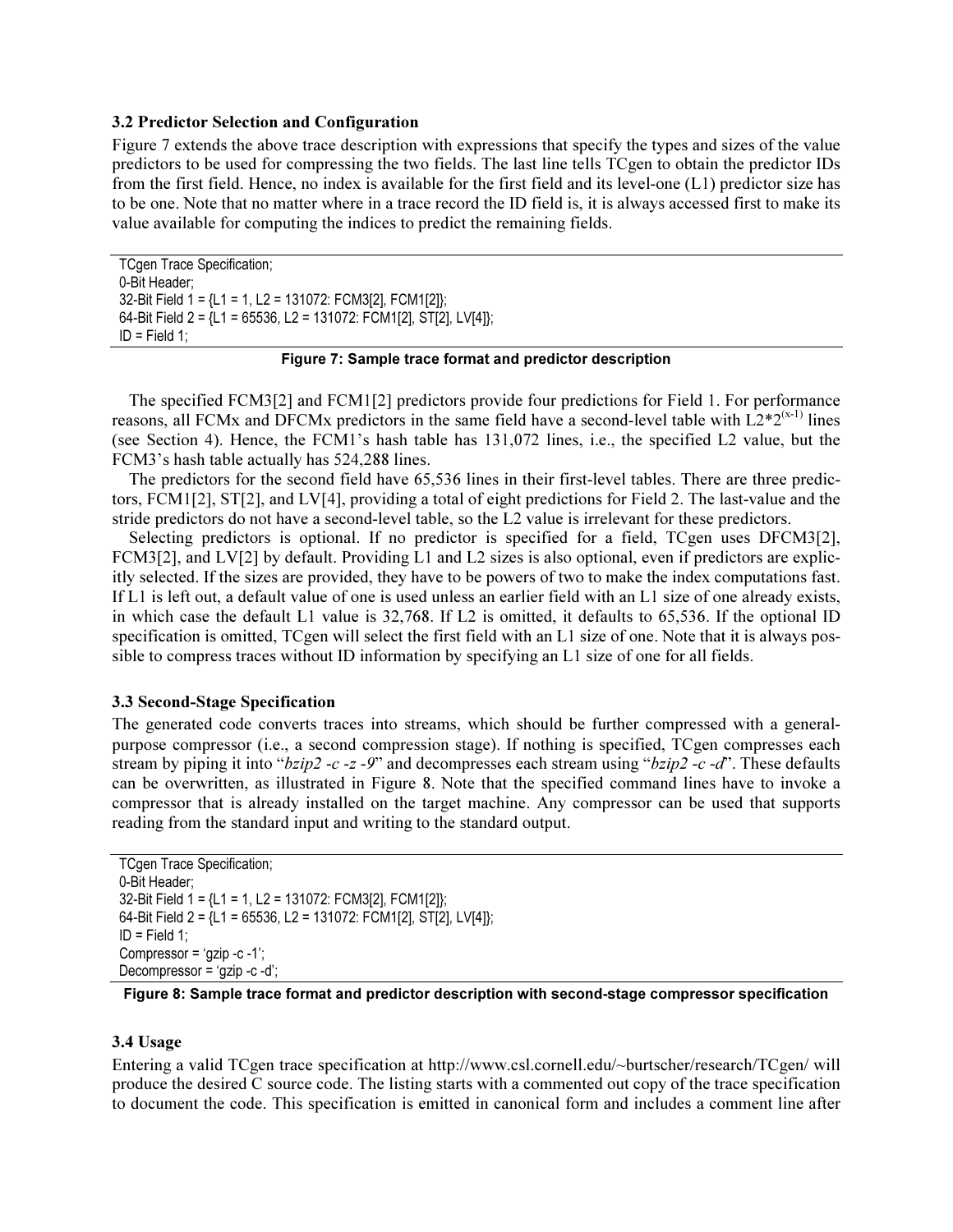each field specification stating how many predictions will be made for that field and what the size of the predictor tables is. The sum of the table size of all fields plus about 2MB reflects the dynamic memory requirement of the synthesized code.

When the generated code is compiled and run, it will compress traces that match the given specification. At the end of each compression run, predictor usage information is written to the standard output. This feedback is provided to help the user select the most effective predictors. For example, the output "605465 84.05% vpcF0fcm3[0]" states that the first prediction "[0]" of the FCM3 predictor "fcm3" for the first field "F0" was correct 84.05% of the time, i.e., it provided 605,465 correct predictions.

The generated source code ( $vpc.c$ ) should be compiled into an executable ( $vpc$ ) using a high optimization level. With  $\alpha c$ , the following command will generate the standalone compressor:

#### gcc -O3 vpc.c -o vpc

The executable compresses traces of the specified format from the standard input and writes two streams for each field into the current directory. For example, to compress the trace "mytrace", enter:

#### vpc < mytrace

Assuming the trace format from Figure 6, i.e., records with two fields, this will generate four files: stream0a.vpc, stream0b.vpc, stream1a.vpc, and stream1b.vpc. (We recommend concatenating and renaming the generated stream files using tar or some other suitable tool.)

To decompress the streams into the original file (mytrace), enter:

#### $vpc - d$  > mytrace

Note that if you compress a file whose length minus the header size is not an integer multiple of the record size, the decompressed file will not have the correct length. Endian conversion is currently not supported, i.e., traces compressed on a little-endian machine can only be decompressed on little-endian machines. Only field sizes of one, two, four, and eight bytes are currently supported. However, the header can be any number of bytes long.

#### 4. Code Generation and Optimization

When emitting code, TCgen employs several techniques to aid the compiler in producing a highperformance binary. For example, all code is written into one file (typically a few hundred lines of text), giving the compiler a global view of the program. All generated functions (except main) are declared static to allow the compiler to optimize the calling convention and to inline and eliminate any function it chooses. Similarly, all global variables are declared static. All local variables for which this is possible are declared as register variables to inform the compiler that no pointer analysis is necessary for them. Finally, all I/O is performed with efficient block I/O calls and the data is internally extracted from and inserted into buffers in a manner that avoids alignment problems.

TCgen performs several optimizations before emitting code, including dead code removal. For example, there is no need to compute a stride for a field that does not use a DFCM or an ST predictor. Similarly, if a trace format does not specify a header, no code to handle a header is emitted. TCgen minimizes the memory footprint of the generated code by eliminating unnecessary predictor tables, coalescing all tables that hold the same information, and minimizing the table sizes. For instance, all DFCM, ST, and LV predictors need to retain the last values. If only FCM predictors are specified for a given field, no lastvalue table is emitted. On the other hand, if multiple non-FCM predictors are specified, only one shared last-value table is generated. Furthermore, each FCMx and DFCMx predictor is assigned a second-level table with  $L2*2^{(x-1)}$  lines. This is done to accelerate the computation of the hash function and so that only one first-level table is needed for all FCM predictors and only one for all DFCM predictors of each field. In fact, only the first-level table for the highest order predictor is generated and the lower-order predictors utilize whatever fraction of that table they need. All table elements are declared to be of the smallest type that is sufficiently large. Eight-bit fields, for instance, result in tables with eight-bit entries while 64-bit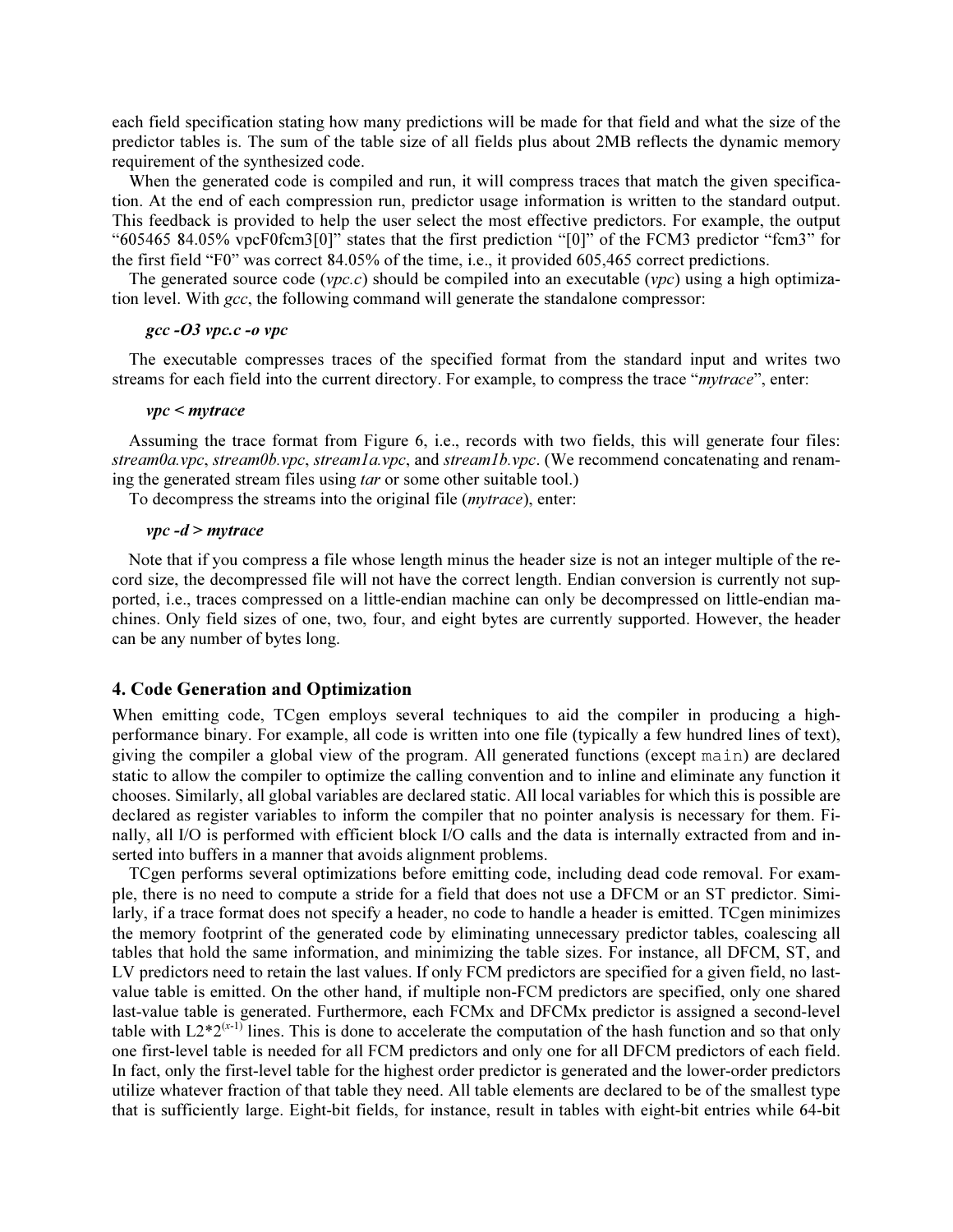fields result in 64-bit table entries. Likewise, elements of the smallest possible type are written to the streams that receive the unpredictable values. No matter which predictors are included, they are always "re-named" so that the predictor identification codes range from 0 to  $n-1$ , where n is the number of predictors. This improves the performance of the second stage compressor. TCgen eliminates superfluous parameters from functions that do not use them. For instance, the ID does not need to be passed to prediction functions for fields with an L1 size of one. Finally, TCgen code incrementally computes the hash functions, which results in substantial speedups for predictors with large orders. Moreover, the partial hash function values are chosen in such a way that they reflect the correct indices for the lower-order predictors (if they exist). As a result, only *n* operations have to be performed to compute the new index for an  $n<sup>th</sup>$ -order FCM or DFCM predictor, and the intermediate results provide "free" indices for all lower-order predictors that are present.

## 5. Application Programming Interface

Users wishing to incorporate the synthesized code into their own programs should remove the main function, delete the VPCread(buf, size) and VPCwrite(buf, size) macros and implement them as real functions (see below), and call VPCcompress() and VPCdecompress() from appropriate places in their code. All other functions and global variables should be left unchanged. They are defined static and their names start with "VPC" or "vpc" to avoid conflicts with other code.

To simplify the code integration, TCgen explicitly defines the field types and the record size. For example, the trace description from Figure 6 results in the following definitions:

```
 #define vpcrecordsize 12 
   #define vpcF0type signed int 
   #define vpcF1type signed long long 
The two macros should be replaced by functions with the following prototypes:
```

```
size t VPCread(void *buf, size t size);
```
size t VPCwrite(const void \*buf, size t size);

During compression, the synthesized code will call VPCread one or more times. Each time, the function should place up to size bytes of the data to be compressed into buf and return the actual number of bytes. During decompression, the synthesized code will call VPCwrite one or more times. This function should retrieve exactly size bytes of decompressed data from buf and return size. Any other return value will terminate the program.

## 6. Novelties in Version 2.0

The second version of TCgen presented in this tutorial includes several improvements over the previous version [3]. First, the predictor selection and the ID field definition are now optional. Second, we added the ST[n] predictor as well as the optional second-stage compressor/decompressor specification. Third, the dead code remover has been improved to also remove unused hash functions and variable definitions. Fourth, the generated listings are cleaner, all function and global variable names now start with "VPC" and "vpc", respectively, to avoid conflicts with other code, the record size is explicitly defined, and the VPCread and VPCwrite upcalls have been added to simplify the API. Fifth, the default L1 size has been modified to improve the performance. Also for performance reasons, the header is now included in the first stream instead of in a separate stream. Sixth, additional warning messages will be produced, such as if a predictor's hash table is not entirely reachable. Finally, we changed "PC" to "ID" to emphasize that the ID does not have to be a PC value. To maintain backwards compatibility, "PC" can still be used instead of "ID".